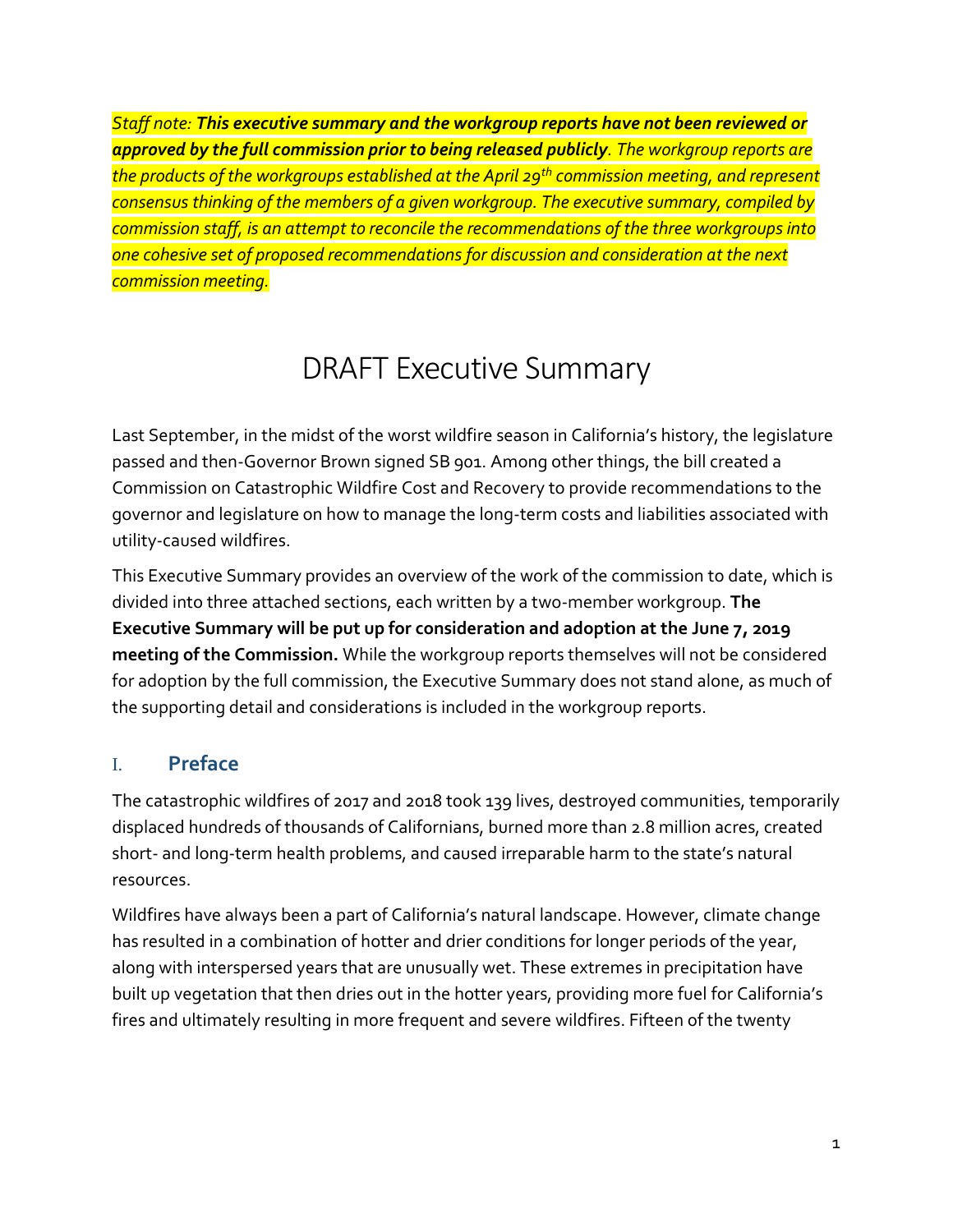largest California wildfires,<sup>1</sup> as well as fifteen of the twenty most destructive,<sup>2</sup> have occurred since 2000.

This explosive growth in fire activity and accompanying destruction has been coupled with the growth in California's population and the steady incursion of human settlement into high fire risk areas, in part due to the lack of affordable housing available elsewhere in the state. **Together, increasing global temperatures and an increasing population have played direct roles in increasing the fire threat in California.**

Over the course of the past five months and four public hearings, the Commission has heard from many victims, and learned of the untold damages these recent catastrophic fires have caused. As Shari McCracken of the Butte County Board of Supervisors told the commissioners of the recovery after the Camp Fire, "Though it is hard to quantify, there is a greater feeling of uncertainty and less hope for rebuilding in the Camp Fire than we have seen in other fires…It is the order of magnitude of destruction that people just can't quite grasp. Second, the order of magnitude of the destruction is testing every level of government […] The County will not be what it was."<sup>3</sup>

**California's utilities have played a pivotal role in causing the state's most destructive recent wildfires, and must take a leadership position in mitigating the risks created by this new reality.** As the Governor's Energy Strike Team noted in its April 2019 report, "California's electric utilities must be part of the solution to this problem. In the past four years, equipment owned by California's three largest investor-owned utilities sparked more than 2,000 fires.<sup>4</sup> Utility-caused fires tend to spread quickly and be among the most destructive. Hundreds of thousands of miles of electrical transmission and distribution lines snake across the California landscape, often igniting fires during extreme wind events and in remote areas, making early detection and fire suppression extremely challenging. Longer fire seasons make utility-caused fires even more likely."

At the same time, the current method of allocating costs for these fires—socialization through utilities and ratepayers—has destabilized the state's energy sector, with the largest utilities facing increasing costs of capital and an imminent threat of bankruptcy. This background is fully addressed in the Governors Strike Force Report, so the commission will not repeat here

 $\overline{a}$ 

<sup>&</sup>lt;sup>1</sup> [CAL FIRE Top 20 Largest California Wildfires.](https://www.fire.ca.gov/communications/downloads/fact_sheets/Top20_Acres.pdf) (last visited May 29, 2019)

<sup>&</sup>lt;sup>2</sup> [CAL FIRE Top 20 Most Destructive Wildfires.](http://www.fire.ca.gov/communications/downloads/fact_sheets/Top20_Destruction.pdf) (last visited May 29, 2019)

<sup>&</sup>lt;sup>3</sup> Shari McCracken. Public Testimony to the commission, March 13, 2019.

<sup>4</sup> Carolyn Kousky, et al., Wildfire Costs In California: The Role of Electric Utilities Wharton Risk Management and Decision Processes Center (Sept. 2018), riskcenter.wharton.upenn.edu/wp-content/uploads/2018/08/Wildfire-Cost-in-CA-Role-ofUtilities-1.pdf (last visited Apr. 10, 2019)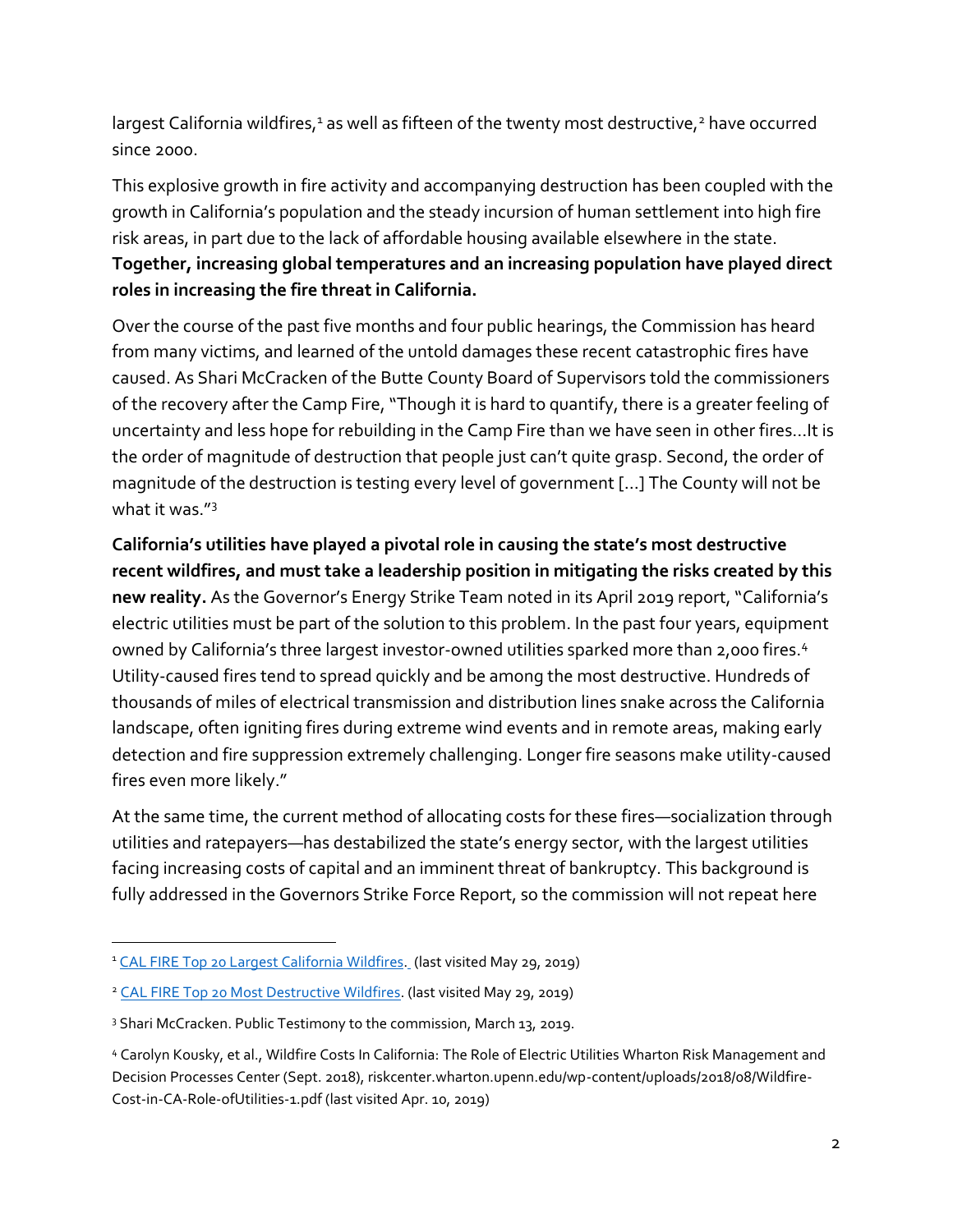except to say that these impacts burden ratepayers, wildfire victims, and the state's overall progress towards our climate and clean energy goals.

SB 901, passed in 2018, aimed at addressing this challenge through three key measures: requiring the adoption of wildfire mitigation plans for all electric utilities, providing greater clarity in the cost-recovery process at the California Public Utilities Commission, and incorporating a "stress test" to help guide the CPUC in avoiding critical negative impacts on the health of the investor-owned utilities.

As highlighted by the Strike Force Report, the passage of SB 901 led to immediate credit rating downgrades, indicating that **SB 901 does not do enough to manage the systemic risk from wildfire to the state's major utilities**.

It is with this background in mind that the commission fulfills its mandate to look specifically at the intersection of wildfire and utilities, and to make "recommendations for changes to law that would ensure equitable distribution of costs among affected parties."

The commission's recommendations are summarized below. Full detail on each recommendation is included in the appendices.

## II. **Commission Process and Report Structure**

The Commission on Catastrophic Wildfire approached its work in the spirit of collaboration and maximum public engagement. To this end, the commission met four times, at locations across the state including cities that had either been recently impacted by wildfires, or that face a significant threat of future wildfires. The four meetings were held in the following cities:

Sacramento – February 25, 2019 Redding – March 13, 2019

Santa Rosa – April 3, 2019

Ventura – April 29, 2019

In the process, the commission received invaluable testimony from wildfire victims, local governments, utilities and other energy industry experts, ratepayer advocates, financial experts, and other members of the public. The commission received thousands of pages of thoughtful written testimony, accepted on a rolling basis, with a Request for Comment in April including specific questions to help guide the development of this final report. The commission is grateful for all who committed their time, energy, and expertise to this process.

Through this process, the commission has amassed a public record, which it has used to inform the recommendations contained here. Where possible commissioners have cited this public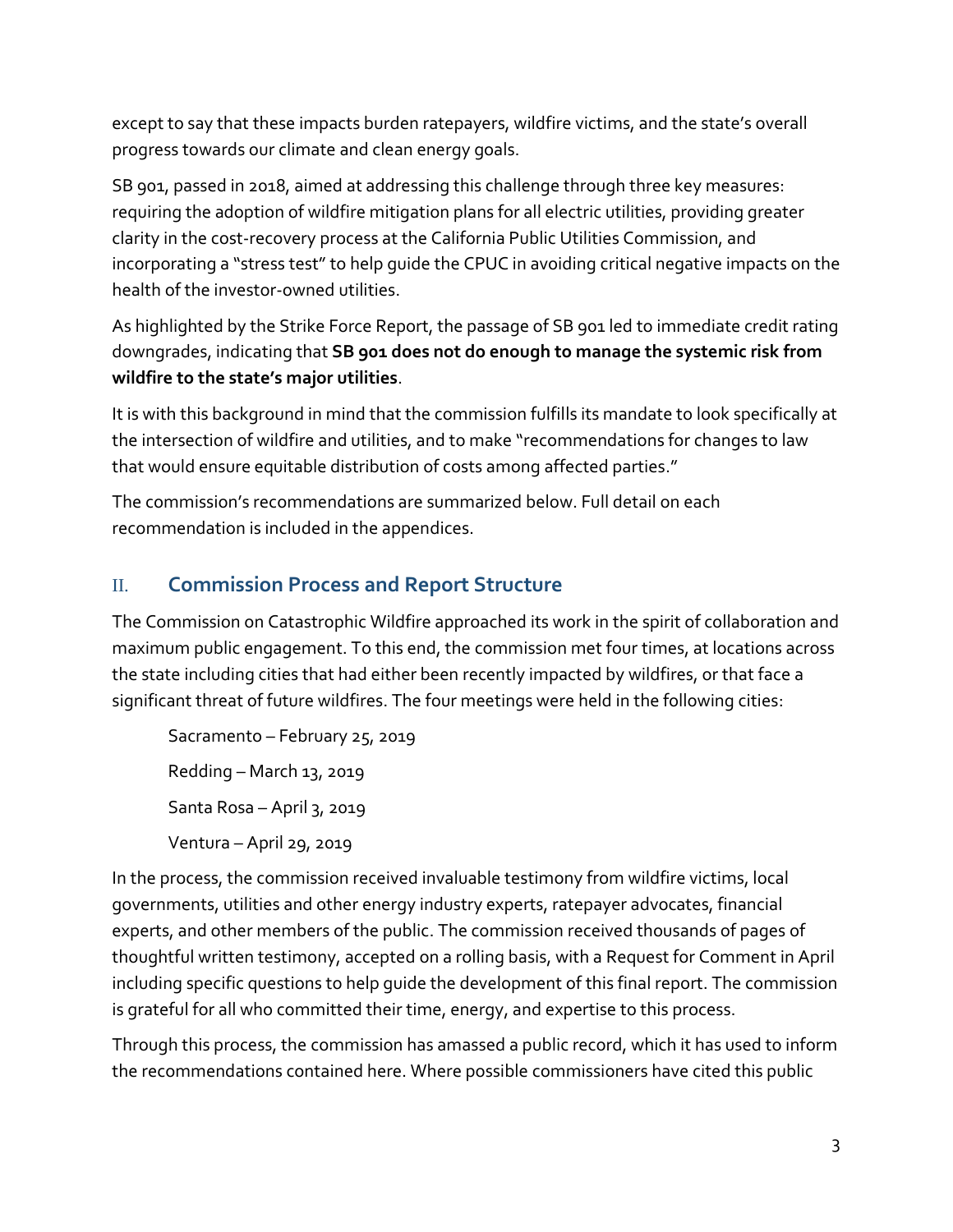record to substantiate their recommendations. In addition, all written comments will be included in the final report for the record.

At its April 29<sup>th</sup> meeting in Ventura, the commission established three workgroups (each made up of two commissioners) to undertake drafting sections of the report, supported by commission staff. These workgroups included one focused on utility liability, one on funding mechanisms to handle damages from future wildfires, and one on issues related to the homeowner's insurance market in high-risk fire areas.

This executive summary highlights the findings and recommendations of each of these workgroups, the full products of which are attached as appendices.

## III. **Findings**

### Utility Liability

Finding 1. California faces an unprecedented multi-dimensional emergency caused by catastrophic wildfires.

Finding 2. California has a decentralized system of regulating and governing the wildfire prevention and mitigation of its 56 public and private electrical utilities that creates inconsistent rules for addressing wildfire risk, redundancy of effort and squandering of scarce resources.

Finding 3. The current application of inverse condemnation, holding utilities strictly liable for any wildfire caused by utility equipment regardless of standard of care or negligence, imperils the viability of the state's utilities, customers' access to affordable energy and clean water, and the state's climate and clean energy goals; it also, does not equitably socialize the costs of utility-caused wildfires.

Finding 4. The increasing costs of capital and the risk of bankruptcy associated with the application of strict liability inverse condemnation doctrine to water companies, publiclyowned utilities, and investor-owned utilities is harmful to wildfire victims, ratepayers, and the utilities themselves.

Finding 5. The current process for determining cost recovery contributes to the uncertainty that utilities face, ultimately increasing costs to ratepayers while resulting in insufficient investment in wildfire mitigation.

## Funding Mechanisms

Finding 6. The financial mechanisms for paying wildfire liabilities associated with utilitycaused fires are strained and not sustainable for victims, ratepayers and utility shareholders.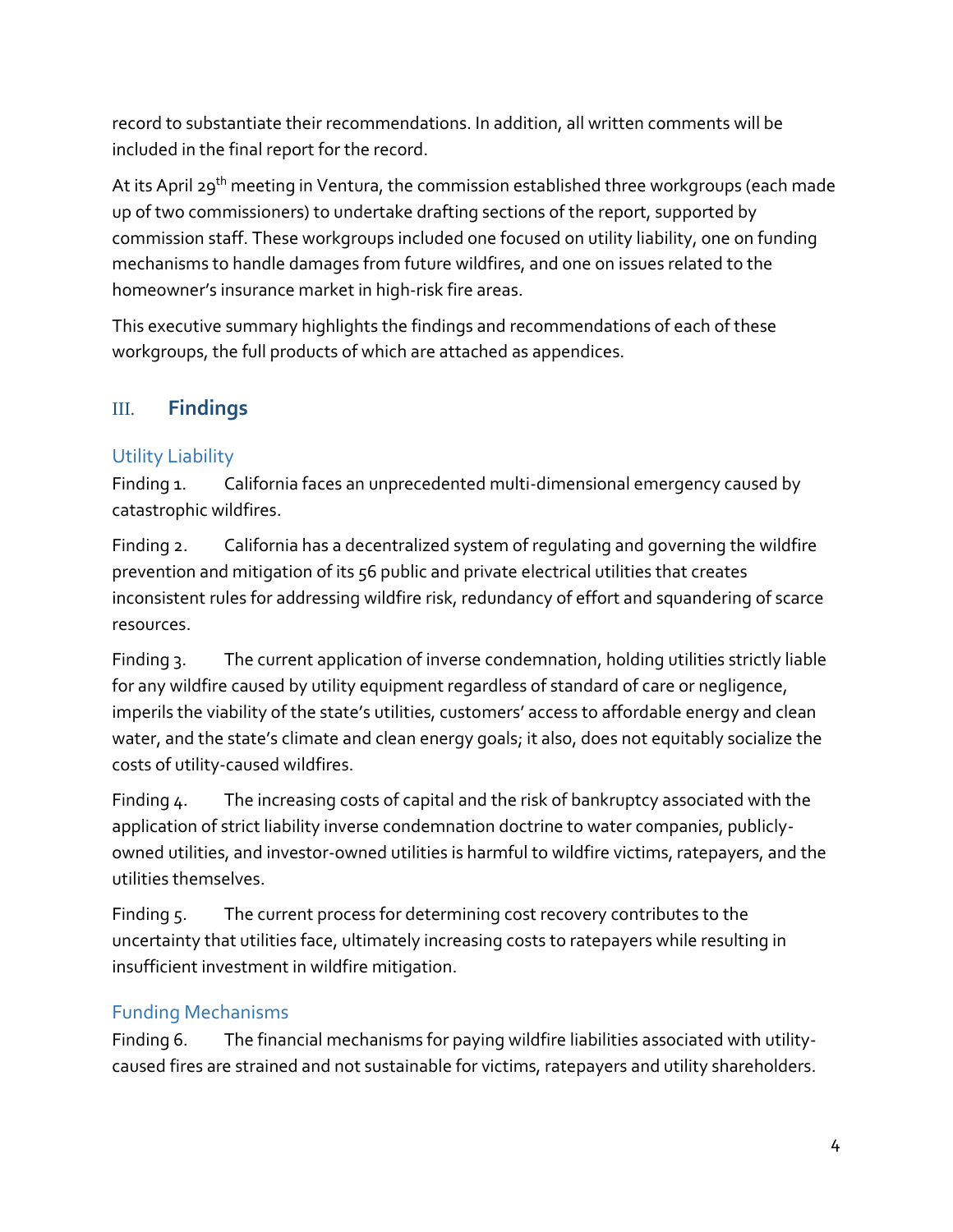Finding 7. Wildfire risk is created by multiple parties who should all be incentivized to reduce risk and share in paying for wildfire damages.

Finding 8. The time required for, and the uncertainty of, investor-owned utility wildfire cost recovery from ratepayers reduces investor confidence in utilities, and limits utility access to capital after a major fire.

Finding 9. Californians' electric costs are increasing due to wildfire mitigation investments and other capital and regulatory requirements.

Finding 10. The liabilities associated with wildfire are challenging to model and not well understood.

#### Homeowner's Insurance

Finding 11. Admitted lines home insurance is becoming more difficult and more expensive to obtain in high wildfire risk areas in California.

Finding 12. As more homeowners in the WUI are unable to find home insurance from admitted carriers, more are having to purchase fire insurance from the surplus lines market or from the FAIR Plan.

Finding 13. The home insurance market in California is not in crisis yet, although we are marching steadily toward a future where home insurance will be increasingly unavailable and/or unaffordable for many in the wildland urban interface in California. More destructive fires in the future of the sort we saw in 2017 and 2018 will only accelerate this trend.

Finding 14. California does not currently require a new government created insurance program beyond than the FAIR Plan to support home insurance availability in the WUI.

## IV. **Recommendations**

As is clear from the findings above, the current wildfire situation in California requires a balancing act. It is critical that not only utilities, but also homeowners, renters, federal, state and local government, and others, act to reduce the risks of wildfires in the WUI. We must not incentivize risky behavior, including the risks many Californians take by continuing to move into the most fire-prone areas of the WUI; by remaining un- or underinsured; or by neglecting to maintain proper home hardening and fire safety standards. But we also cannot put the entire cost of wildfires onto ratepayers' backs. Cost recovery from utility-related fires must be spread across those with the responsibility to help reduce these wildfires in a way that is fair, does not incentivize risk, and does not overly burden utilities to the extent that they could be driven out of business.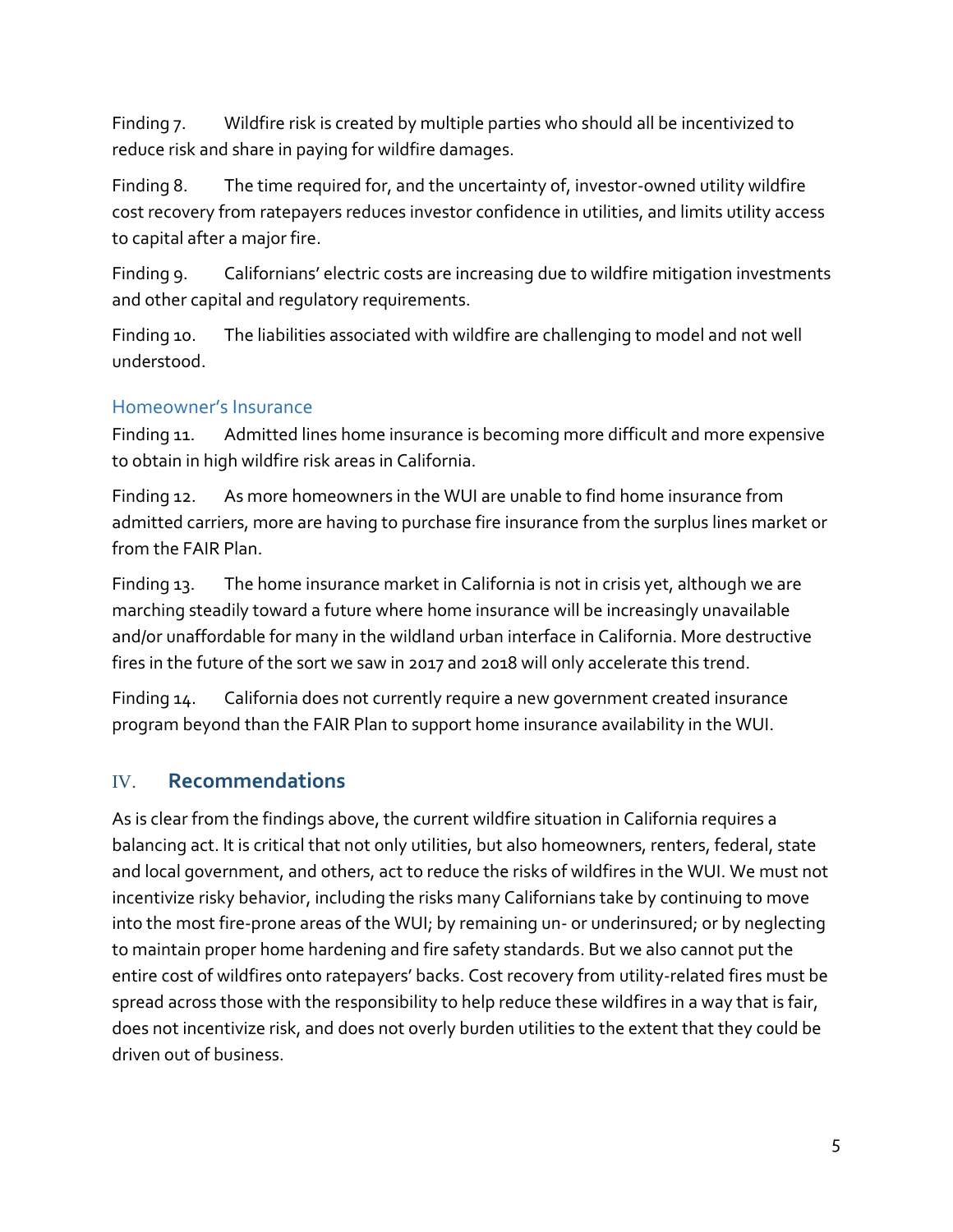This is not an easy task. Where the commission landed, after hours of testimony and expert consultation, is as follows:

First, the prudent manager standard for electric utilities must be modified to bring clarity to the cost-recovery process.

Second, the commission recommends that the current strict liability application of inverse condemnation for utilities be replaced with a fault-based standard.

If the inverse condemnation/strict liability standard is reformed, the commission recommends the creation of a modest Wildfire Victims Fund to more quickly and equitably socialize wildfire costs. Such a fund would be structured to avoid subsidizing risk: it would only be available to utilities found to be prudent, and would only pay out settlements to claimants at the levels they would have received in the absence of the fund's creation.

In the absence of inverse condemnation/strict liability reform, the commission recommends the Wildfire Victims Fund be much larger, though we recognize some real challenges, risks, and downsides to this outcome – not least of which is that creation of a large fund might go against the overarching need to ensure that the state is not ultimately subsidizing risky behavior from homeowners, renters, federal and local officials, and utilities. The commission has attempted to address some of these concerns through the fund details but many questions and concerns remain.

Absent either reform of strict liability *or* the establishment of a large wildfire fund, immediately revising the prudent manager standard and establishing a liquidity fund would resolve some of the issues currently facing the state's electric utilities.

Finally, the commission recommends a series of reforms related to the homeowner's insurance markets, to maintain availability and affordability of insurance in the wildland urban interface, while also ensuring that policy prices remain fundamentally tied to risk.

Although the summary recommendations below were written up separately by the commission workgroups, **the commission urges that any changes to inverse condemnation, the prudent manager standard, cost recovery, or creation of a Wildfire Victims Fund be considered in a coordinated fashion**. Interactions between the three frameworks are so direct and so strong that modification of one or more without close coordination is likely to lead to failure of policy effectiveness or other severe unintended consequences.

#### Utility Liability

The commission recommends the following as the clearest way to more equitably socialize costs, relieve the extreme burden of ratepayers, and meet the principles enumerated by the Governor's Energy Strike Force.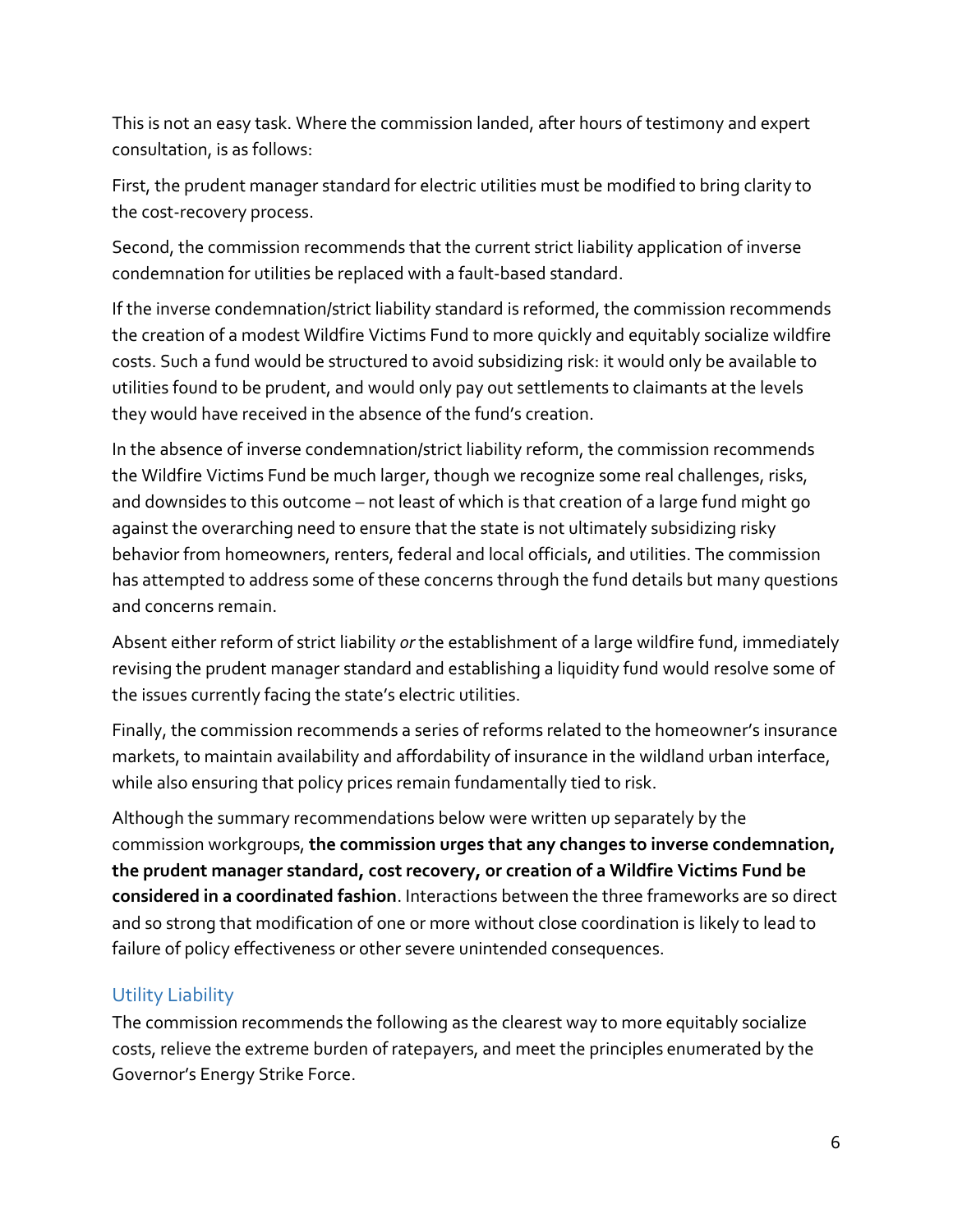## *Recommendation 1. Replace the current strict liability application of inverse condemnation for electric and water utilities with a fault-based negligence standard*

The current liability regime stems from the constitutional doctrine of inverse condemnation. In applying this doctrine, courts have assigned liability to utilities even in the absence of a finding of negligence.

Converting this strict liability regime to a fault-based standard reduces the burden to ratepayers by removing significant wildfire liability, decreasing the cost of capital, and reducing the risk of bankruptcy, while maintaining a robust incentive for utilities to mitigate wildfire risk.

#### *Recommendation 2. Revise and clarify the prudent manager standard for utilities*

The current inverse condemnation rules include a prudent manager standard to determine cost recovery. Refining the prudent manager standard is a necessary additional step to provide clarity to utilities and their lenders. When utility equipment contributes to a wildfire, the CPUC must determine that the utility prudently managed its system before IOUs can recover liability costs from their electric customers. The commission received testimony that that the current standard for determining prudency is unclear and protracted. This process has led to significant uncertainty in the capital markets regarding the costs that utilities face, which in turn leads to increased costs for utility customers.

**Regardless of whether the strict liability application of inverse condemnation remains the rule, the commission recommends modifications to the approach of determining prudence, in order to bring certainty to the process while still holding utilities responsible for negligence.** 

The objectives of this reform would be to 1) ensure that ratepayers pay for just and reasonable investments (such as investments in prevention and safety), but do not pay for avoidable, negligent behavior and 2) ensure cost recovery reflects the host of factors—including risky homeowner or renter behavior—that contribute to the extent of wildfire damage, and does not hold utilities solely liable in cases where other factors contribute to the magnitude of the damages**.**

Below are three options for reforming the prudent manager standard.

In the absence of a Wildfire Victims Fund or other mechanism to further socialize costs:

**Cost Recovery Option 1**: Burden shifting. In order to increase the certainty that prudently incurred costs will be allowed in rates, CPUC process could be modified to allow for a presumption of prudence for a utility wildfire expense given a prima facie showing but still allow for a challenger to attempt to prove, by a preponderance of the evidence, that an expense was imprudently incurred.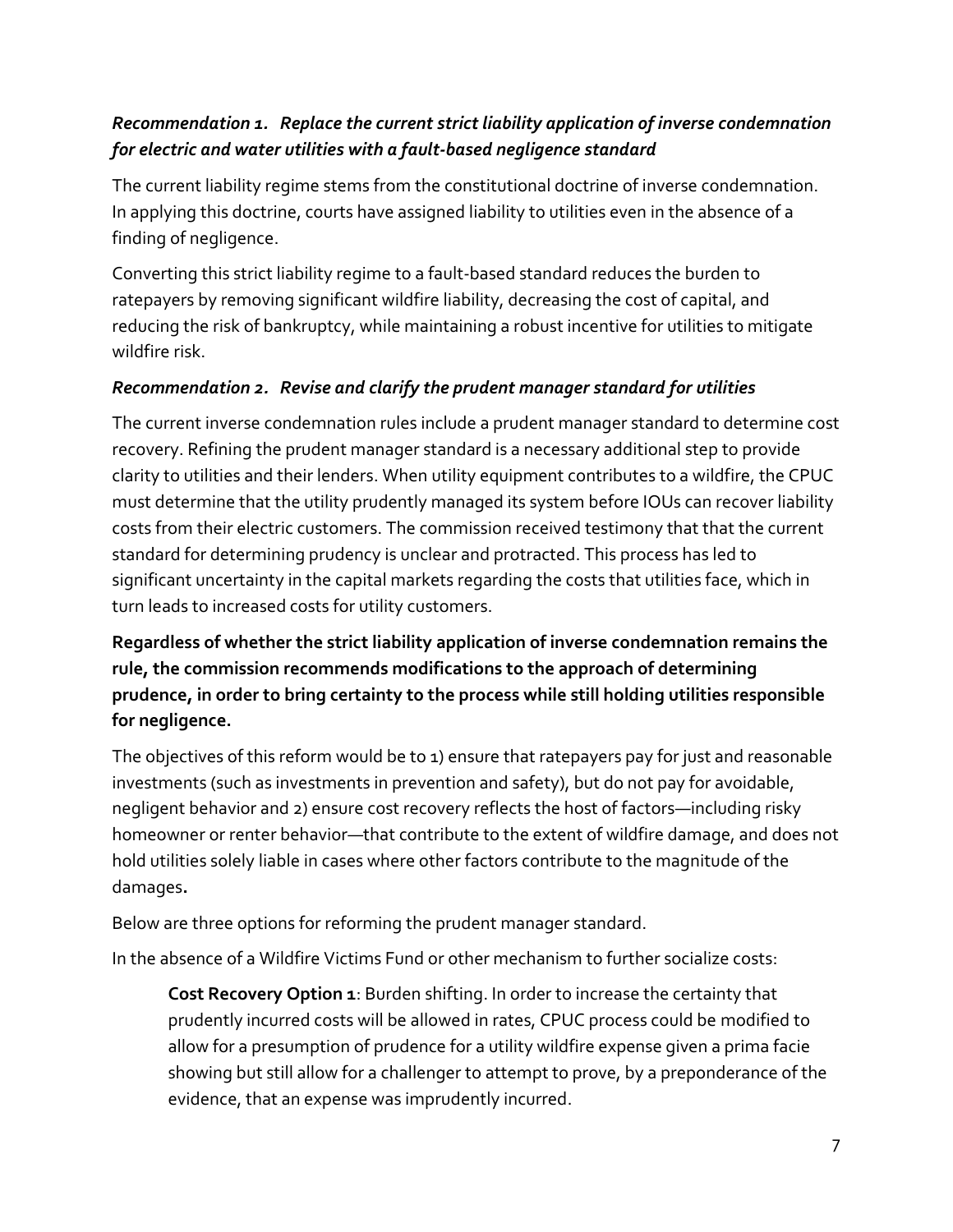#### **And/Or**

**Cost Recovery Option 2**: Further refinement of those SB901 factors the CPUC should consider when assessing disallowances, to give a higher weighting to those factors that acknowledge the unique, exogenous circumstances possibly present in a catastrophic wildfire.

If a Wildfire Victims Fund is simultaneously created and utility shareholders make a substantial up-front contribution to the Fund:

**Cost Recovery Option 3:** Maximize utility shareholder liability up to the point it harms ratepayers or impacts service. One option might be to have a predetermined maximum liability that shareholders may be subject to under the current (or an alternative) framework for prudency. This option should only be considered if only if shareholders make substantial upfront contributions to a fund.

## *Recommendation 3. Establish an Electric Utility Wildfire Board which consolidates governance of all utility catastrophic wildfire prevention and mitigation into a single entity separate from the California Public Utilities Commission.*

The IOUs, POUs, and cooperatives are governed by separate wildfire prevention and mitigation rules. Moreover, there is no consolidated data gathering, best practices development, or other centralized efforts to maximize the state's fire prevention and mitigation efforts. This results in inconsistent policies, duplication of efforts, and lack of efficient coordination. The commission recommends that a single, purpose-built state entity be created to have governing authority over all utility wildfire prevention and mitigation activities. The entity would set and enforce safety standards and implement, administer and adjudicate fault-based standards for both IOUs and POUs. The workgroup envisions a robust entity with (a) data collection and other information technology efforts; (b) liability and conduct standards development activities; and (c) liability standards enforcement activities.

Taken together, these actions would significantly reduce the risk to ratepayers from overwhelming wildfire liability. **But taking these actions would not entirely eliminate that risk.** Utilities would continue to face liquidity challenges if they are perceived to face the risk of significant wildfire liabilities under the revised prudent manager standard.

For this reason, the commission recommends that an additional modest funding mechanism be considered to create a buffer against the shock of liability from catastrophic fires. Such a mechanism is further described below. In the event that the inverse condemnation/strict liability standard were revised, such a fund would need to cover significantly less liability, and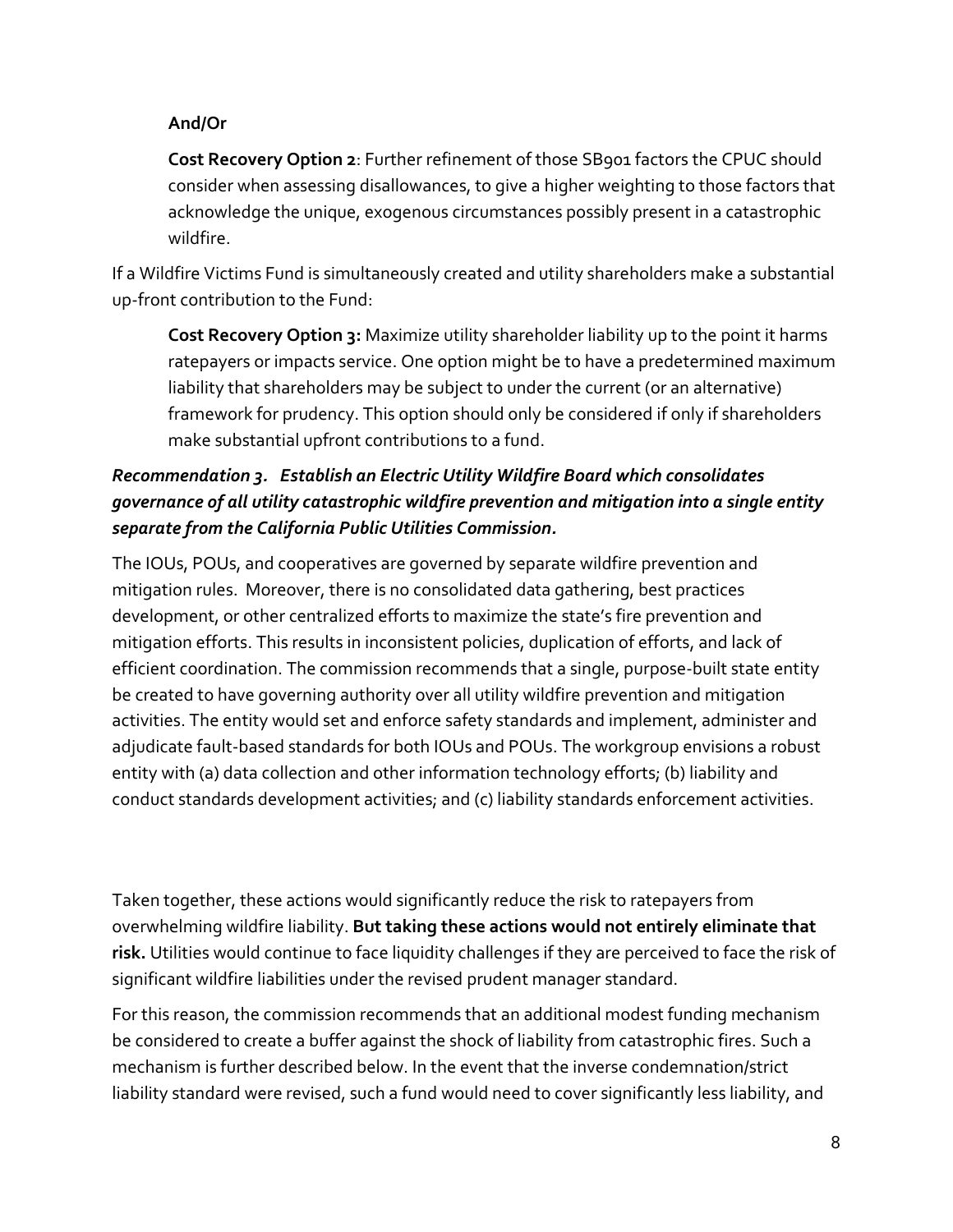would therefore require a smaller capitalization than if the current inverse doctrine were to stay in place.

## Funding Mechanism: Wildfire Victims Fund

Catastrophe funds, such as a Wildfire Victims Fund, can be useful tools when rapid changes in perception of risk from a particular peril (wildfire, hurricane, earthquake) lead to disruptions in insurance markets or to a risk that traditional insurers are either unable or unwilling to manage through the normal underwriting process. The degree to which the State's utilities continue to face such a perception will determine whether a fund is needed, and if so, how large it should be.

In the absence of reform to the current application of strict liability to the state's utilities, the commission recommends that the legislature establish a large and broadly sourced Wildfire Victims Fund to more quickly and equitably socialize wildfire costs. Ultimately, how such a reserve fund is structured, and how effective it is, depends on what other reforms the legislature adopts. To be most effective, a fund should be coupled to greater investment in wildfire mitigation, and to reforms to the liability regime, cost recovery process, and property insurance markets.

At the same time, while this discussion focuses on a fund that would be designed to pay claims from wildfire victims, the commission believes that a smaller fund, designed to provide liquidity to utilities after large wildfires, could provide some but not all of the benefits of the larger claims-paying fund.

## *Recommendation 4. Absent changes to the strict liability application of inverse condemnation, the legislature should consider establishing a large and broadly sourced Wildfire Victims Fund, to more quickly and equitably socialize wildfire costs, and maintain the heath of the state's utilities.*

This fund should be designed based upon the following objectives:

- 1. Pool risks broadly, and be sourced beyond electric ratepayers.
- 2. Include contributions from utility shareholders and ratepayers that reflect differential risk
- 3. Limit risk pooling when the utility engages in negligent behavior.
- 4. Treat wildfire victims fairly

5. Improve utility solvency and liquidity so that utilities may continue to offer reliable, affordable service to Californians and make progress towards California's clean energy goals

6. Maintain incentives for all parties to pursue wildfire mitigation efforts.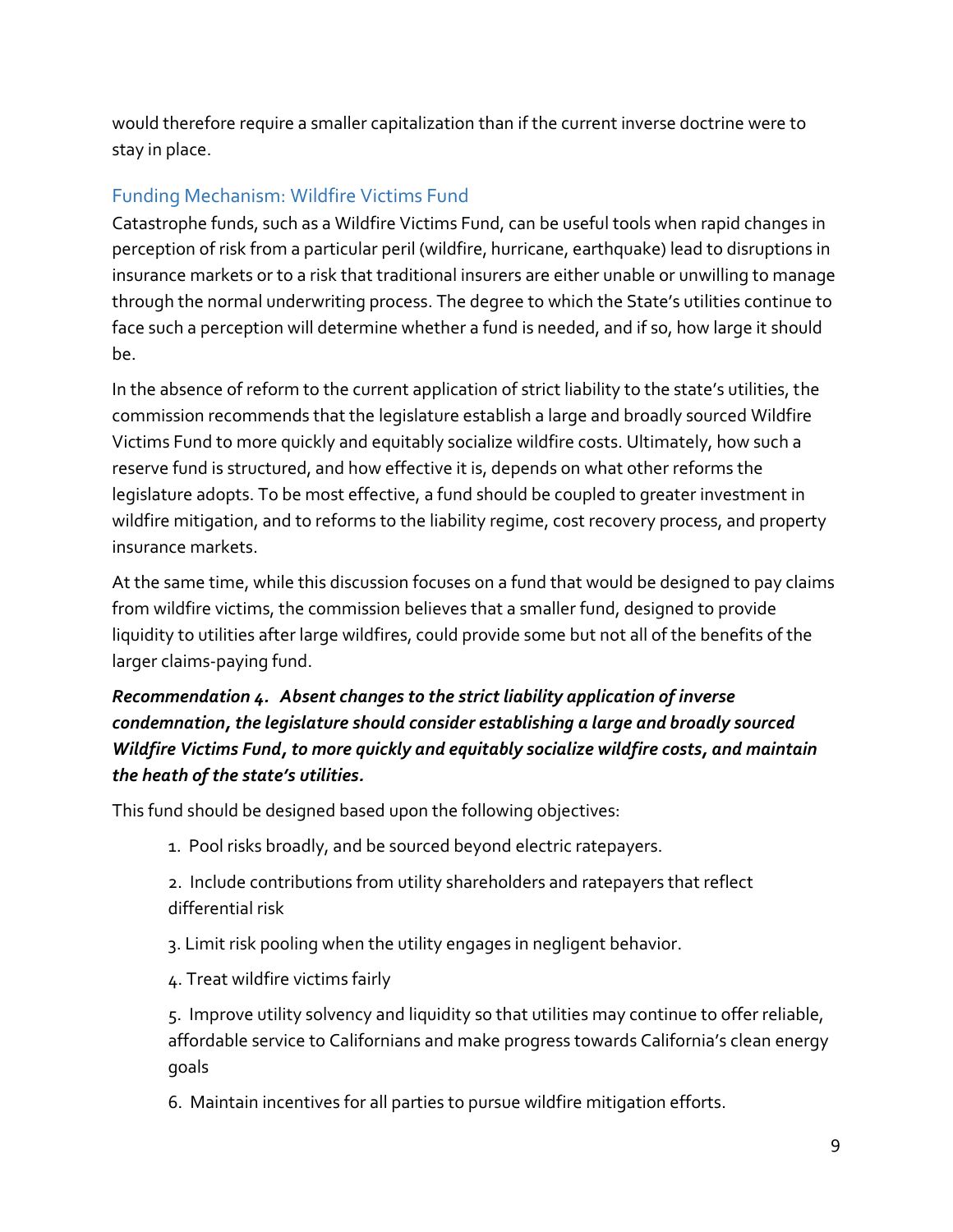## *Recommendation 5. The Wildfire Victims Fund, which should be created as soon as possible—ideally to cover potential 2019 fires, but if not the 2020 fire season and beyond- should be tax-exempt, and limited to "catastrophic" electric utility caused wildfires. 5*

*The fund would ideally have the following attributes:*

 $\overline{a}$ 

**Participation and Capitalization:** Participation in the Fund should be voluntary, with participants benefitting from changes to the cost-recovery standard. Participating utilities must maintain a specified level of commercial wildfire liability or general liability, with a specified minimum deductible.

The Fund should be highly capitalized to survive anticipated third-party damages<sup>6</sup>and with relatively equal contributions from ratepayers, shareholders, property owners (through a surcharge on property insurance) and the State of California (through forfeited tax revenue from the tax-exempt status of the Fund, and through statewide investments in mitigation).

**Claims Payment:** The Fund should pay claims in excess of the mandated, combined commercial insurance and deductible, up to a cap. Specifically, the Fund should pay a maximum amount per fire incident, and a maximum amount per utility in a given year. Any excess liability incurred by a utility would remain with that utility and be subject to CPUC prudency review and follow through cost allocation.

It is critical that the fund not have the perverse outcome of actually incentivizing risky behavior on the part of utilities or claimants. To that end, claimants to the Wildfire Victims Fund should not be entitled to larger settlements than they would have received in the absence of its creation. The fund should pay insured, underinsured, and uninsured losses from utility caused wildfires at values approximating their settlement value through predetermined discounts. Similarly, if a utility is found to be imprudent, or partially imprudent with respect to a wildfire, the fund should pay claims only up to a specified amount, directly tied to the level of up-front shareholder contributions to a fund.

In addition to claims payment, money contributed to or earned by a Wildfire Victims Fund should be used for a variety of purposes to further its goals, including purchase of reinsurance or other risk transfer, developing a better understanding of and recommendations for risk based approaches to wildfire mitigation, and public education on the risk of wildfire and the actions that can be taken to avoid or reduce vulnerability

<sup>&</sup>lt;sup>5</sup>. For detailed recommendations and considerations on these decision points, please see the Fund Workgroup Report. The commission also recommends that **the legislature should continue to monitor exposure faced by water utilities and consider in the future whether any additional financing mechanisms are needed to transfer risk and recover costs in that sector.**

<sup>6</sup> See (Wildfire Fund Workgroup Section) for a details discussion of fund capitalization and modeling needs.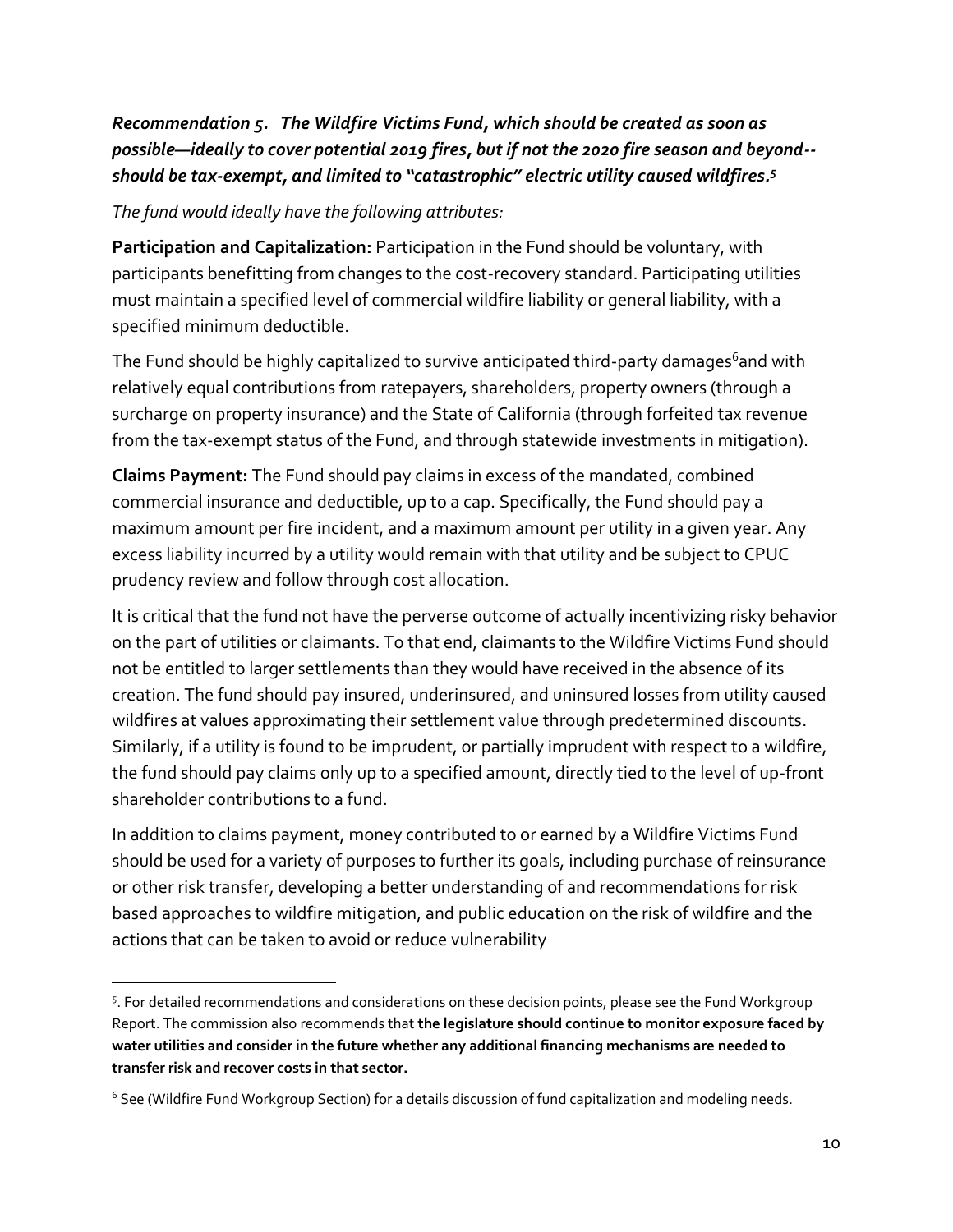**Sunset Clause:** Finally, the fund should not be permanent. Instead, it should be designed to last so long as necessary but no longer (estimated 10 years), with a planned mechanism to wind down Fund operations and return unused capital to all contributors in an equitable fashion.

#### **Challenges in Creating a Wildfire Victims Fund**

Establishing a Wildfire Victims Fund of sufficient size and with adequate contributions, that does not perversely incentivize risky behavior on the part of homeowners, renters, federal, state and local officials, and utilities, is a daunting task. Creating a large, deep-pocketed fund could have the unintended outcome of encouraging claimants to inflate their claims, for instance. Or, the presence of the fund as a backstop could encourage homeowners, renters, and local governments to pay less attention to important fire-prevention efforts. Balancing the objective of creating a large enough fund to be meaningful, the importance of better socializing costs, and the imperative to actually reduce the overall risk of catastrophic wildfire presents important challenges.

Key among these is that the likely largest potential contributor to the fund, PG&E, is currently undergoing Chapter 11 reorganization, and its financial liabilities for fires in 2017 and 2018 have not been resolved. This reorganization, which will not be finished this legislative session, may have implications for the utility's available liquidity to contribute immediately to a fund. This is particularly concerning given the likely higher contribution expected from PG&E due to its territory size and recent wildfire history.

In addition, shareholders of all the state's IOUs may object to sizeable initial contributions to the fund, even though they will benefit from the risk pooling a fund creates as well as from associated cost recovery reform.

Maintaining payouts at current settlement values both for subrogation claims from insurers, and for payments to underinsured homeowners, also present both legal and implementation challenges. Moreover, once established, a fund would require some mechanism to ensure submitted claims for under- and un-insured homeowners are reasonable, given there is no intermediary such as the courts, or an insurance company, reviewing claims' veracity. Not maintaining payouts at current settlement values, and the potential for claims inflation, both will dramatically increase the cost of the fund and so compromises its likely usefulness.

Finally, there are important affordability challenges to consider in thinking through the potential of a large Wildfire Victims Fund. The state has an overall goal of maintaining affordable electric utility rates, which could be increased as a result of utility contributions to such a fund. On the other hand, such a fund might be the least-worst option for utility customers in that it would render a future of escalating and unpredictable electricity bills somewhat less costly and much more predictable.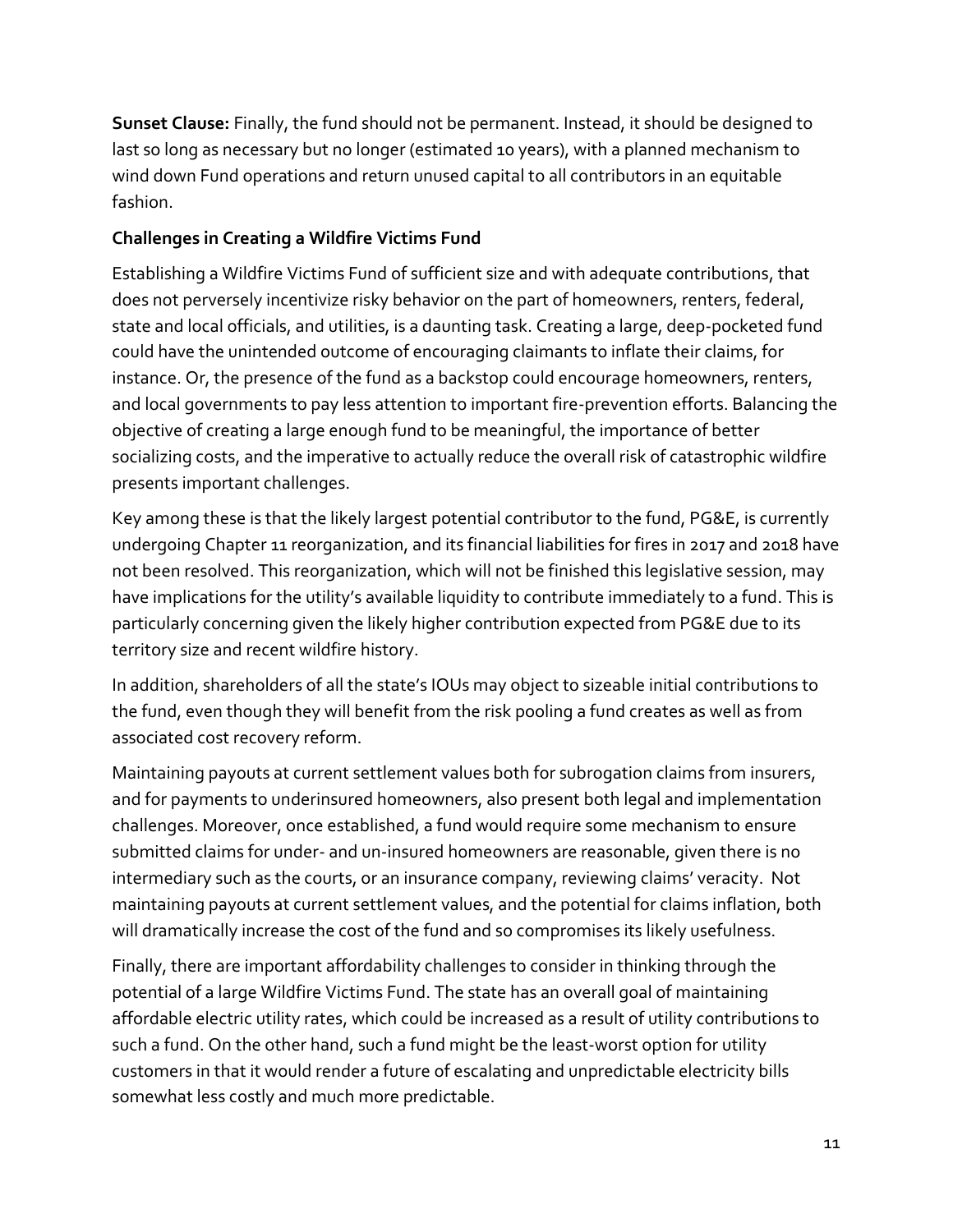Creating and maintaining a very large Wildfire Victims Fund, combined with significant cost recovery reform, is not an easy path. Further work is needed to identify the costs, consequences, and feasibility of parts of the proposal as presented here.

#### Insurance

Insurance is becoming more difficult and more expensive to obtain in high wildfire risk areas in California, and **while we are not yet in a crisis, it will be increasingly unavailable and/or unaffordable for many in the wildland urban interface in California**. More destructive fires in the future of the sort we saw in 2017 and 2018 will only accelerate this trend. The state should take measures to help bring stability to the market, while ensuring that the market accurately reflects the underlying risk.

The commission recommends the following:

*Recommendation 6. California should preserve its risk-based approach to pricing insurance.* The commission strongly recommends that California maintain incentives created through risk-based pricing of insurance for all stakeholders to avoid and mitigate risk. Furthermore, the state should not act to suppress prices in high-wildfire risk areas by increased cross-subsidy from low-risk areas.

*Recommendation 7. Improve the California FAIR Plan, California's last-resort basic home insurance, by increasing the claims cap.* In addition, the commission believes that a targeted premium subsidy for existing homeowners in the WUI who are very low income and for whom the FAIR Plan is the only option for insurance is potentially justified.

*Recommendation 8. Improve the California Insurance Guarantee Association by increasing the claims cap.*

*Recommendation 9. Require Fire Risk Underwriting Models used by insurers to be filed and approved by CDI. In addition, require insurers to file annually with CDI for review and approval the insurers' replacement cost estimating models/tools and the inputs they are using as well as a comparison of recent loss experience to estimates based on these tools.* 

*Recommendation 10.Set home fire risk reduction and community risk reduction standards with input from insurers and require insurers to write insurance where home owner and community both meet standards OR require insurers to implement a tiered mitigation credit based on the level of home hardening.*

*Recommendation 11.Require insurers to calculate and provide a replacement housing estimate in writing to insureds annually and before entering into insurance contract.* 

*Recommendation 12.Require CDI to undertake a data call on the insurers' subrogation claims, as well as on the insurers reinsurance cost and availability.*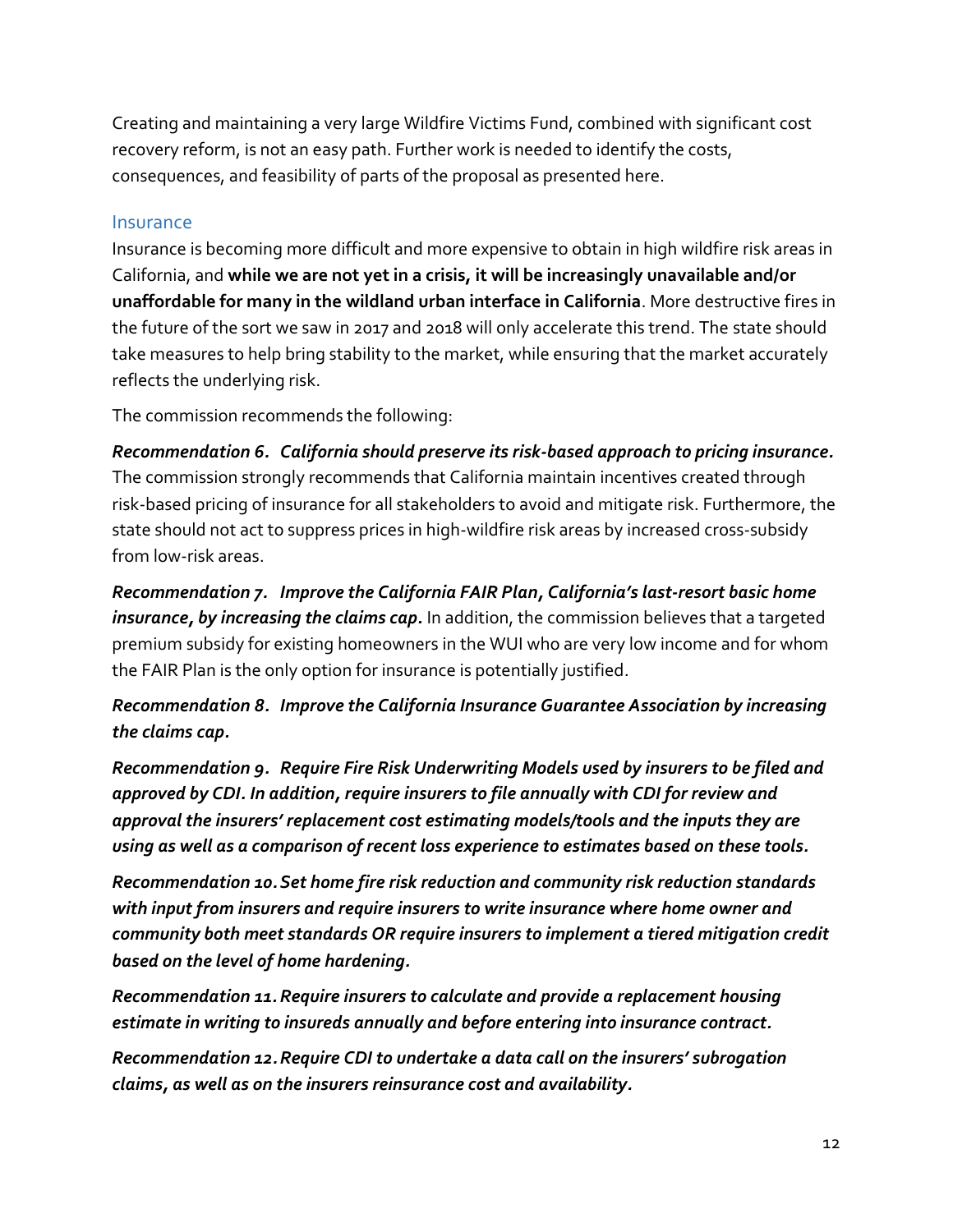*Recommendation 13. Require homeowners insurers to offer a one-year notice of nonrenewal, in addition to the existing 45-day notice, when there is no change in the risk presented at the insured property within the homeowners' control, or if the insured has been with the same insurer for five years or more.*

*Recommendation 14.Mandate that all homeowners' insurers offer a "Difference in Conditions" policy or a Comprehensive Personal Liability/Residential Workers' Compensation coverage.* 

*Recommendation 15.Require that there be a valid quote for insurance coverage before any real estate offer is accepted.*

## Reduction of Wildfire Risk in California

As noted at the outset, the commission recognizes that addressing the impact of wildfires on California's utilities requires both reducing fire risk on the front end, and fairly paying out for claims based on fire damages when they occur. While most of this report focuses on cost liability and cost recovery, we cannot lose sight of the critical need to mitigate the risk that these fires will become catastrophic. These final recommendations focus on this important point.

*Recommendation 16.Establish a Wildfire Vulnerability Risk and Reduction Coordinator within the Governor's Office of Planning and Research. The Risk Reduction Coordinator would be charged with conducting research and providing regular recommendations to the legislature, governor, CPUC, Insurance Commissioner, and local governments on optimal levels of risk mitigation spending within the state by various parties.*

*Recommendation 17. Provide significant state investments in prevention and mitigation efforts, whether funded by a state tax and a specific fund in the state budget for direct mitigation or small grants for home hardening.*

*Recommendation 18.Take action to significantly increase consistency of private property maintenance laws by developing best practices or minimum standards for fire risk, and minimum allowed penalties for non-compliance.*

*Recommendation 19.The workgroup recommends that the state require that any municipality or government body that approves new development, including new construction on vacant land, is able to provide firefighting service to that property within a certain maximum time.*

*Recommendation 20. Development fee for new construction in the WUI.* New development that will put more lives and property at risk, ought to pay a development impact fee to the State of California to help find risk reduction efforts that will benefit the new development.